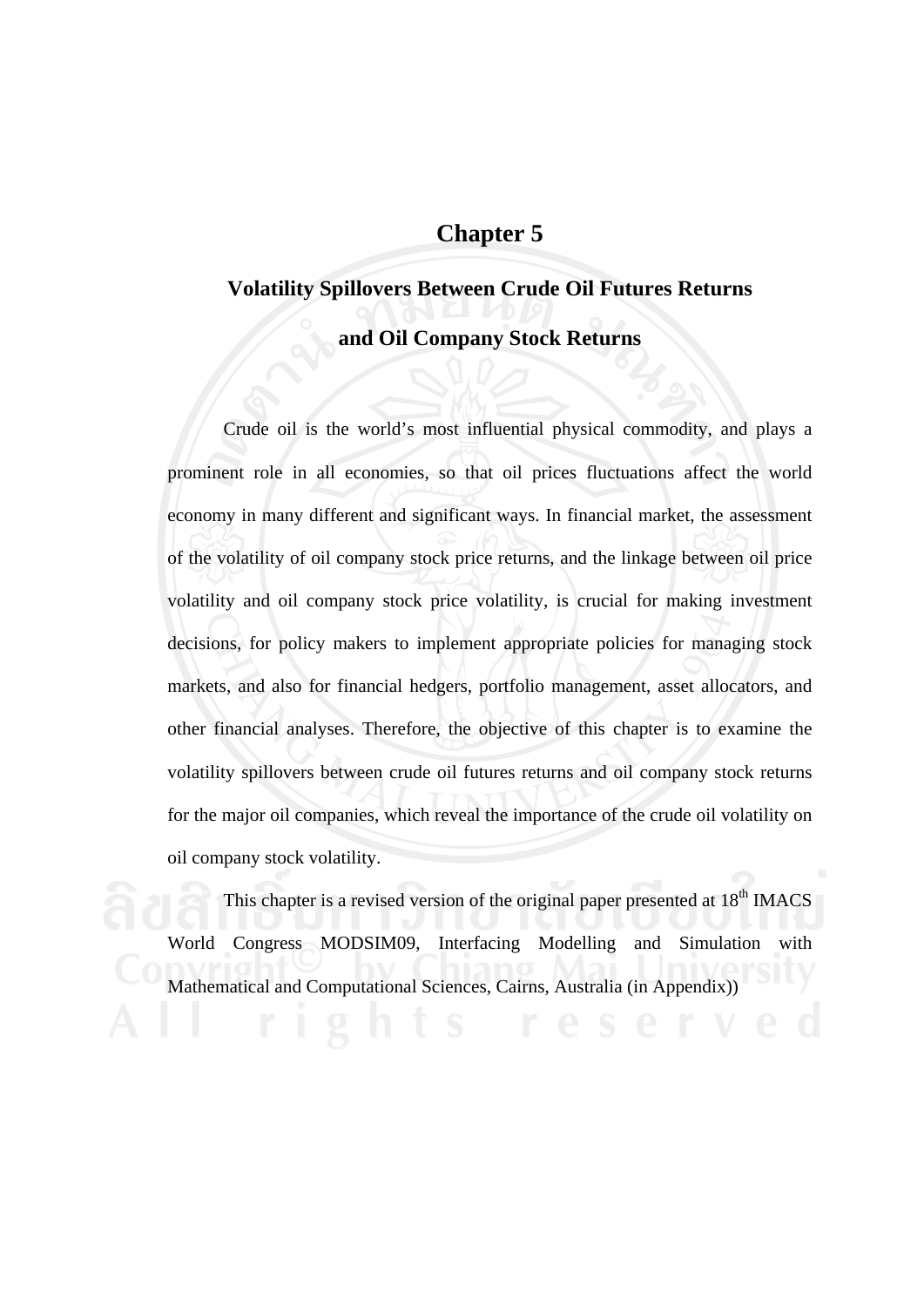### **Volatility Spillovers Between Crude Oil Futures Returns**

### **and Oil Company Stock Returns**

Roengchai Tansuchat, Chia-Lin Chang and Michael McAleer

#### **Abstract**

 The purpose of this paper is to investigate the volatility spillovers between the returns on crude oil futures and oil company stocks using alternative multivariate GARCH models, namely the CCC model of Bollerslev (1990), VARMA-GARCH model of Ling and McAleer (2003), and VARMA-AGARCH model of McAleer et al. (2008). The paper investigates WTI crude oil futures returns and the stock returns of ten oil companies, which comprise the "supermajor" group of oil companies, namely Exxon Mobil (XOM), Royal Dutch Shell (RDS), Chevron Corporation (CVX), ConocoPhillips (COP), BP (BP) and Total S.A. (TOT), and four other large oil and gas companies, namely Petrobras (PBRA), Lukoil (LKOH), Surgutneftegas (SNGS), and Eni S.p.A. (ENI). Estimates of the conditional correlations between the WTI crude oil futures returns and oil company stock returns are found to be quite low using the CCC model, while the VARMA-GARCH and VARMA-AGARCH models suggest no significant volatility spillover effects in any pairs of returns. The paper also presents evidence of the asymmetric effects of negative and positive shocks of equal magnitude on the conditional variances in all pairs of returns.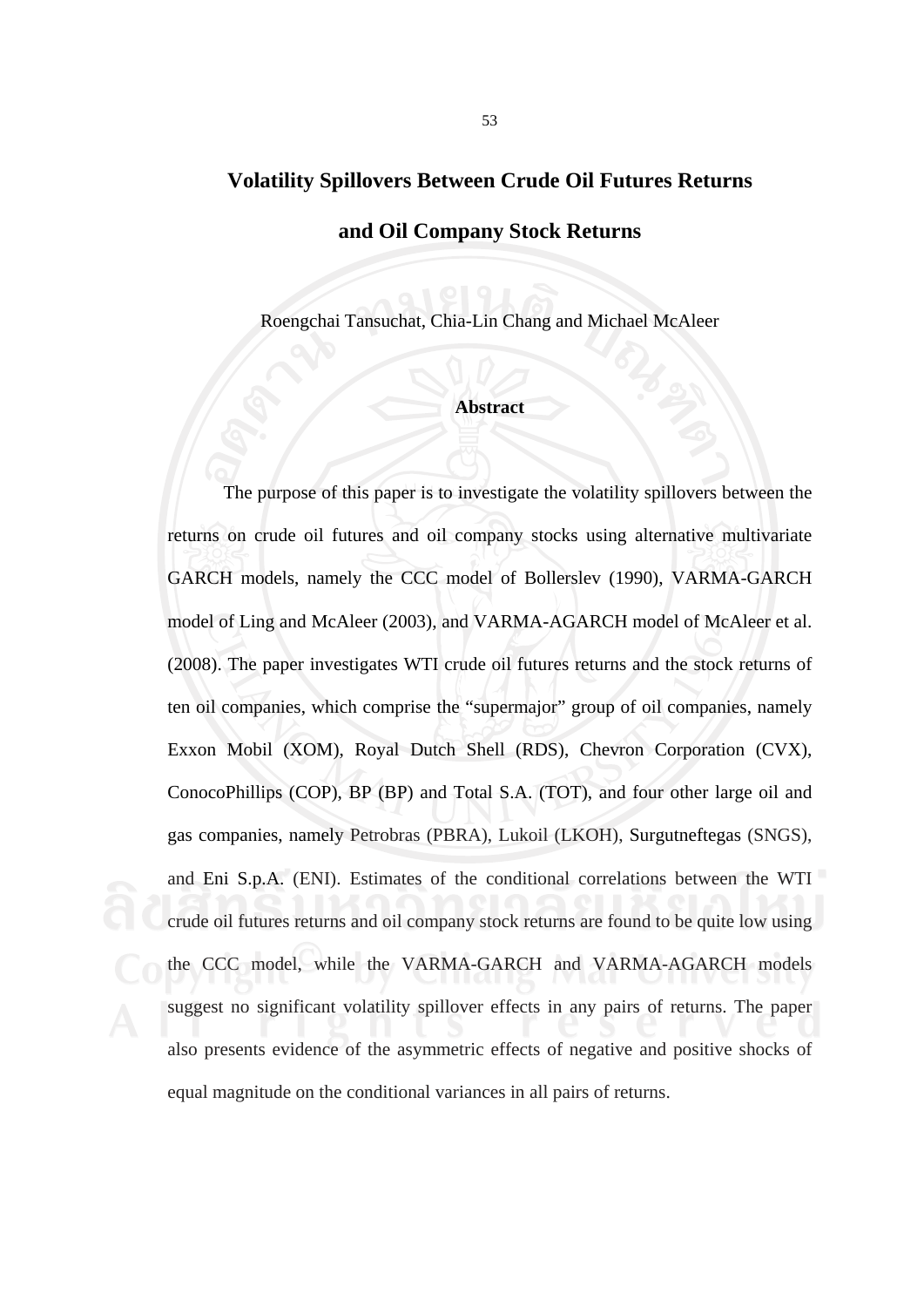### **1 Introduction**

 Crude oil is arguably the world's most influential physical commodity, and plays a prominent role in all economies, so that oil prices fluctuations affect the world economy in many different and significant ways. Rising crude oil prices raise the cost of production of goods and services, transportation and heating cost, among others. As a result, it provokes concerns about inflation and restricted discretionary spending of consumer and produces a negative effect to financial markets, consumer confidence, and the macroeconomy (see, for example, Mork (1994), Sadorsky (1999), Lee et al. (2001), Hooker (2002), Hamilton and Herrera (2004), Cunado and Perez de Garcia (2005), Jimenez-Rodriguez and Senchez (2005), Kilian (2008), Cologni and Manera (2008) and Park and Ratti (2008)).

 The value of stock prices in an equity pricing model theoretically equals the discounted earnings expectation of companies, or future cash flows. Therefore, oil price shocks influence stock prices through expected cash flow and the discount rate. Since oil is a crucial input for goods and services production, a rise in oil prices without substitute inputs increases production costs, which, in turn, decrease cash flows and stock prices. In addition, rising oil prices affects the discount rate by influencing inflationary pressures, which can also lead central banks to raise interest rates. Thus, corporate investment decision can be affected directly by changes in the discount rate and changes in stock prices relative to book value. However the direction of the stock price change depends on whether a stock is a producer or consumer of oil and oil-related products. Since most companies in the world market are oil consumer, the performance of oil prices and the stock market may well be negatively correlated.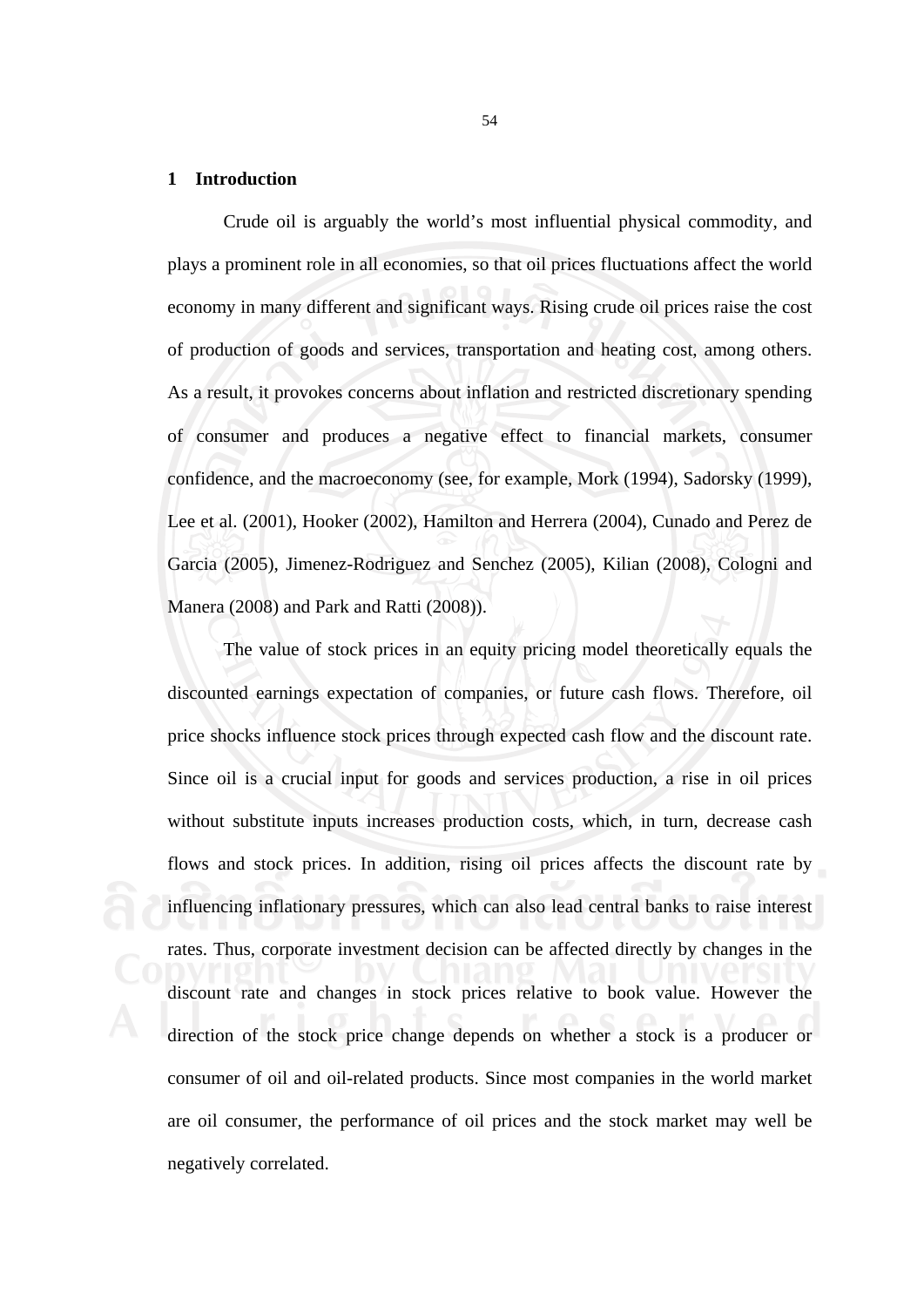Several papers have provided an explanation of the oil price and stock market relationship, and the negative impact of oil prices on stock markets (see, for example, Jones and Kaul (1996), Hammoudeh and Aleisa (2002 and 2004), Sadorsky (2008)). However, Maghyereh (2004) does not find a significant impact on stock index returns in 22 emerging economies using a VAR model. This suggests that the stock market returns in these economies do not signal shocks in crude oil markets. Surprisingly, there is a very limited literature based on the relationship between oil prices and oil company stock prices. There is a positive relationship between the oil price and stock price of the oil company (see for example, Faff and Brailsford (1999), Sadorsky (2001), Boyer and Filion (2004), El-Sharif et al. (2005), Basher and Sadorsky (2006), Nandha and Faff (2008) and Henriques and Sadorsky (2008)).

 There appears to be volatility spillover patterns that are widespread in financial markets (Milunovich and Thorp (2006)), energy markets, and stock markets (Sadorsky (2004)). A volatility spillover occurs when changes in price or returns volatility in one market produce a lagged impact on volatility in one or more other markets. However, there seems to have been little research of volatility spillovers between the oil and stock markets. Ågren (2006) investigated volatility spillovers from oil prices to stock markets using asymmetric BEKK model, and presented strong evidence of volatility spillovers in Japan, Norway, U.K. and the U.S. stock markets; but quite weak in evidence Swedish.

The assessment of the volatility of oil company stock price returns, and the linkage between oil price volatility and oil company stock price volatility, is crucial for making investment decisions, for policy makers to implement appropriate policies for managing stock markets, and also financial hedgers, portfolio management, asset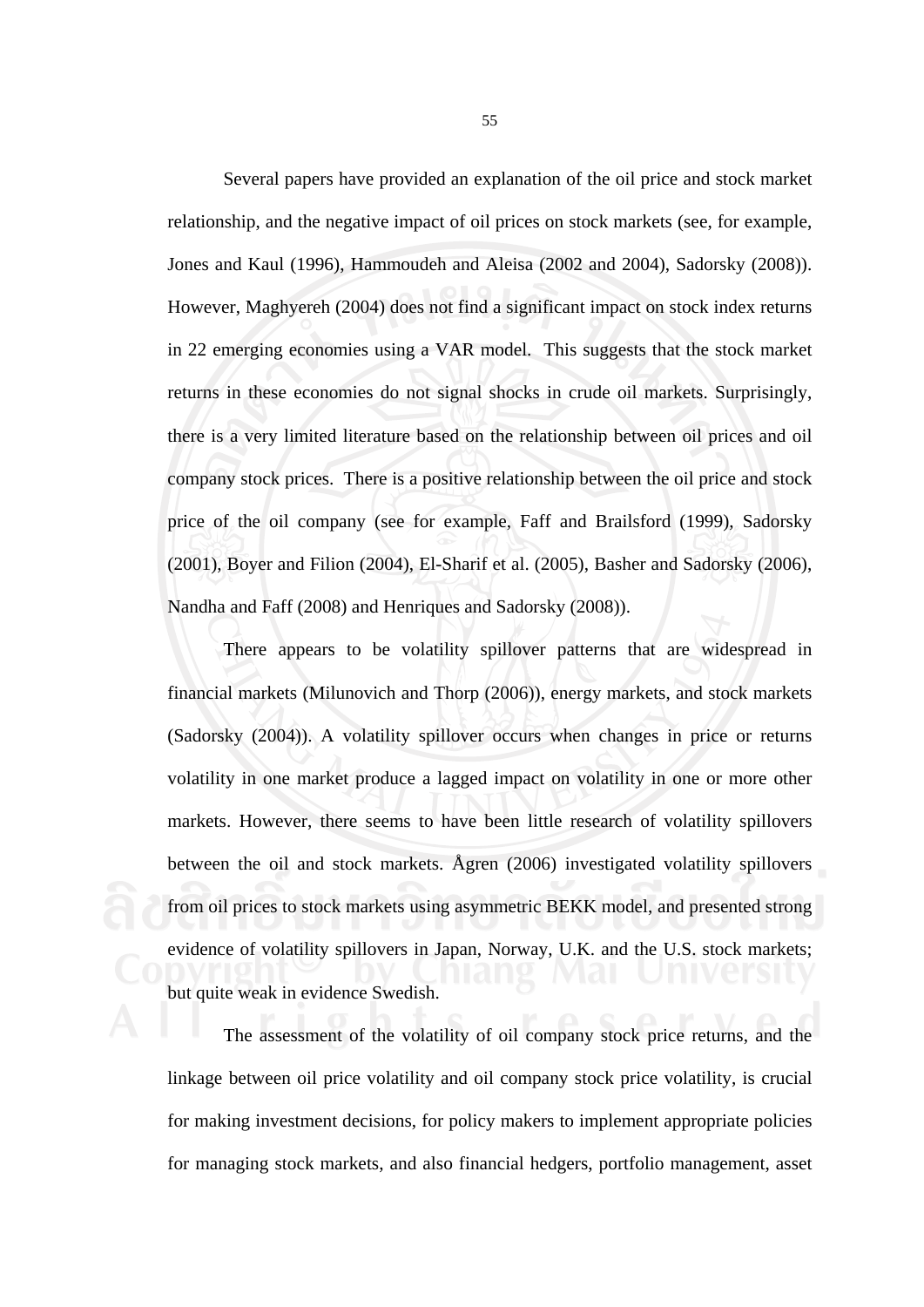allocators, and other financial analysis. With oil and gas being one of the largest industries in the world, different companies and business are involved in different chains of production, distillation and distribution. It is surprisingly that none of these papers has yet examined the relationship between crude oil futures returns volatility and oil company stock price volatility.

In order to model volatility spillovers, there are several conditional volatility models which specify the risk of one asset as depending dynamically on its own past risk and on the past risk of the other assets (see, for example, McAleer (2005)). Even though the multivariate VARMA-GARCH model of Ling and McAleer (2003) and VARMA-AGARCH model of McAleer et al. (2009) assume constant conditional correlations, they do not suffer from the "the curse of dimensionality" when compared with the VECH and BEKK models (see, for example, Caporin and McAleer (2009)). On the other hand, in order to capture the dynamics of time-varying conditional correlations, a recently development model is generalized autoregressive conditional correlation (GARCC) of McAleer et al. (2008).

 The purpose of this study is to examine the volatility spillovers between crude oil futures returns and oil company stock returns for the major oil companies. This issue is examined empirically using the VARMA-GARCH and VARMA-AGARCH models. The empirical results of the paper may shed light on the importance of the crude oil returns on oil company stock returns.

 The remainder of the paper is organized as follows. Various multivariate conditional volatility models are discussed in Section 2. The data sources and sample evidence are described in Section 3, and the empirical results are analyzed in Section 4. Some concluding remarks are given in Section 5.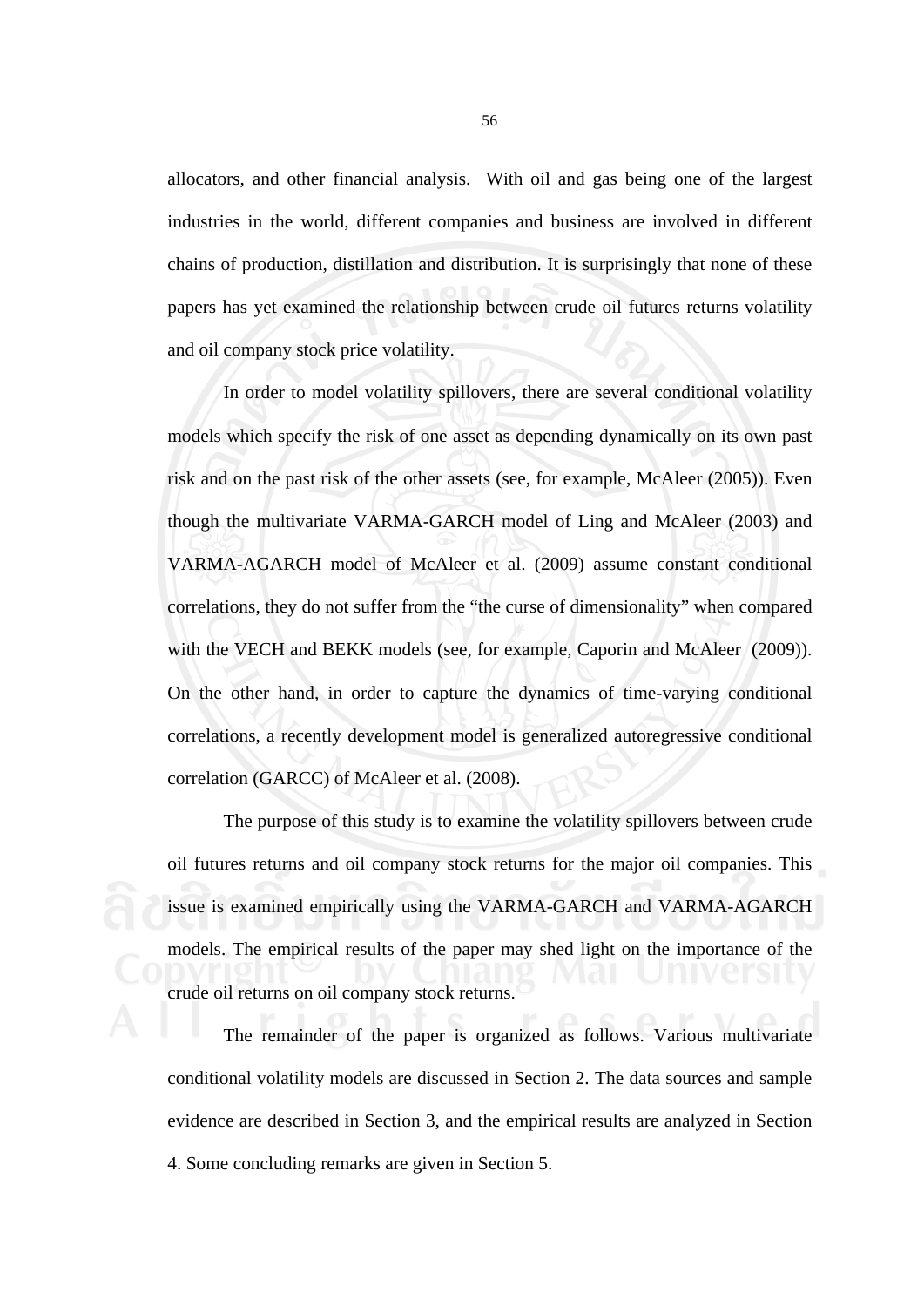### **2 Econometric Models**

 The purpose of this section is to present alternative multivariate conditional volatility models, including a discussion of spillover effects, in which the conditional variance of returns depends dynamically on past unconditional shocks and the past conditional variance of each asset in the portfolio. The VARMA-GARCH model of Ling and McAleer (2003) assumes symmetry in the effects of positive and negative shocks of equal magnitude on the conditional volatility, and is given by

$$
Y_t = E(Y_t | F_{t-1}) + \varepsilon_t \tag{1}
$$

$$
\Phi(L)(Y_t - \mu) = \Psi(L)\varepsilon_t \tag{2}
$$

$$
\varepsilon_t = D_t \eta_t \tag{3}
$$

$$
H_{t} = W_{t} + \sum_{l=1}^{r} A_{l} \vec{\varepsilon}_{t-l} + \sum_{l=1}^{s} B_{l} H_{i,t-j}
$$
(4)

where  $Y_t = (y_{1t},..., y_{mt})'$ ,  $F_{t-1}$  is the past information available to time *t*, *m* is the number of returns to be analyzed,  $t = 1, ..., n$ , *L* is the lag operator.  $\Phi(L) = I_m - \Phi_1 L - \dots - \Phi_p L^p$  and  $\Psi(L) = I_m - \Psi_1 L - \dots - \Psi_q L^q$  are polynomials in *L*,  $D_t = \text{diag}(h_{t,t}^{1/2}), \eta_t = (\eta_{1t}, ..., \eta_{mt})'$  is a sequence of independently and identically (iid) random vectors.  $H_{i} = (h_{i_{1}},..., h_{m_{i}})^{t}$ ,  $W_{i} = (\omega_{i_{1}},...,\omega_{m_{i}})^{t}$ ,  $\vec{\varepsilon}_{i} = (\varepsilon_{i_{1}}^{2},..., \varepsilon_{m_{i}}^{2})^{t}$ ,  $A_{i}$  and  $B_{i}$  are  $m \times m$  matrices with typical elements  $\alpha_{ij}$  and  $\beta_{ij}$ , respectively, for *i*, *j* = 1,..., *m* and *Al* and β*l* represent the ARCH and GARCH effect, respectively.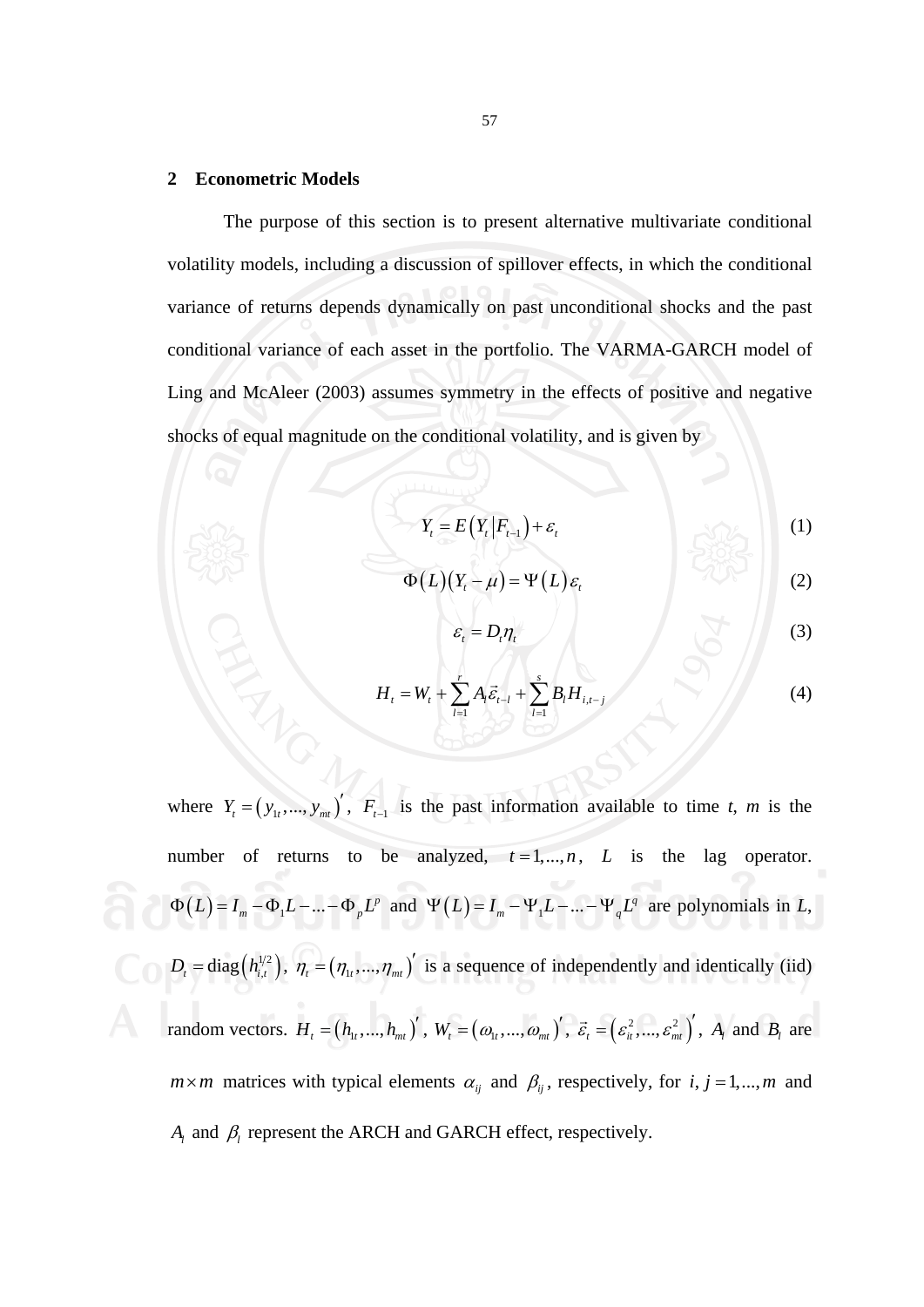Spillover effects, or the dependence of the conditional variance between WTI crude oil futures returns and oil company stock returns, are given in the conditional volatility for each return in the portfolio. Based on equation (3), the VARMA-GARCH model also assumes that the matrix of conditional correlations is given by  $E(\eta_i \eta'_i) = \Gamma$ . If  $m = 1$ , equation (4) reduces to the univariate GARCH model of Bollerslev (1986), namely:

$$
h_{i} = \omega + \sum_{i=1}^{p} \alpha_{i} \varepsilon_{i-i}^{2} + \sum_{i=1}^{q} \beta_{i} h_{i-i}^{2}
$$
 (5)

An extension of the VARMA-GARCH model to accommodate asymmetric impacts of the positive and negative shocks is given by the VARMA-AGARCH model of McAleer et al. (2009), which captures asymmetric spillover effects from each return. An extension of (4) to accommodate asymmetries with respect to  $\varepsilon$ <sub>it</sub> is given by

$$
H_{t} = W + \sum_{l=1}^{r} A_{l} \vec{\varepsilon}_{t-l} + \sum_{l=1}^{r} C_{l} I(\eta_{t-l}) \vec{\varepsilon}_{t-l} + \sum_{l=1}^{s} B_{l} H_{t-l}
$$
(6)

in which  $\varepsilon_{it} = \eta \sqrt{h_{it}}$  for all *i* and *t*, *C<sub>l</sub>* are  $m \times m$  matrices,  $I(\eta_{t-l})$  is an indicator variable, and  $I(\eta_t) = diag(I(\eta_{it}))$  is an  $m \times m$  matrix, such that,

$$
I(\eta_{it}) = \begin{cases} 0, & \varepsilon_{it} > 0 \\ 1, & \varepsilon_{it} \le 0 \end{cases}
$$
 (7)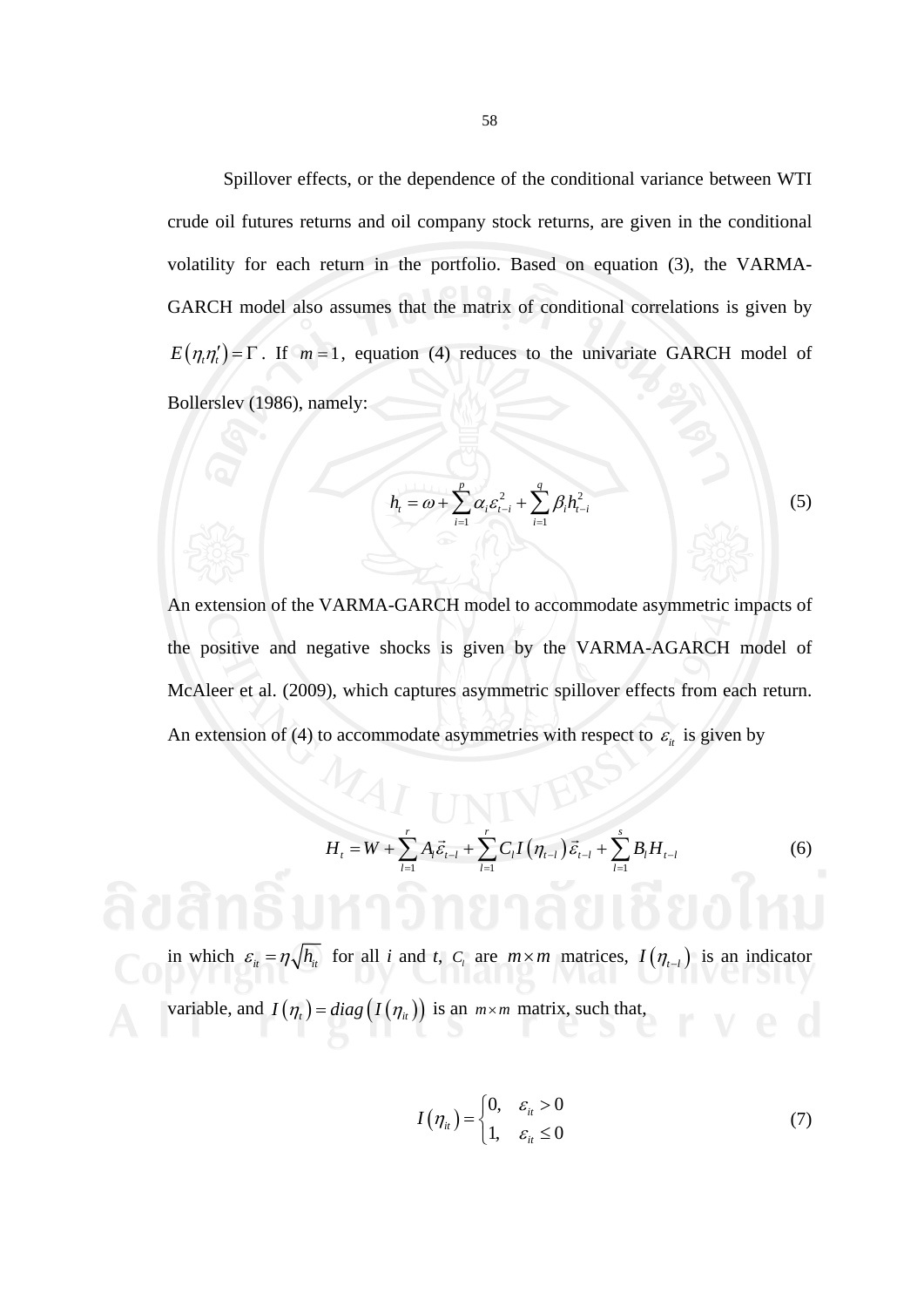If *m* = 1, equation (4) reduces to the asymmetric univariate GARCH, or GJR, model of Glosten et al. (1992):

$$
h_{t} = \omega + \sum_{j=1}^{r} \left( \alpha_{j} + \gamma_{j} I(\eta_{t-j}) \right) \varepsilon_{t-j}^{2} + \sum_{j=1}^{s} \beta_{j} h_{t-j}
$$
(8)

If  $C_l = 0$  with  $A_l$  and  $B_l$  being diagonal matrices for all *l*, then VARMA-AGARCH reduces to:

$$
h_{it} = \omega_i + \sum_{l=1}^r \alpha_l \varepsilon_{i,t-l} + \sum_{l=1}^s \beta_l h_{i,t-l}
$$
 (9)

which is the constant conditional correlation (CCC) model of Bollerslev (1990). As given in equation (7), the CCC model does not have asymmetric effects of positive and negative shocks on conditional volatility or volatility spillover effects across different financial assets, so it is intrinsically univariate in nature. From (2), the conditional correlation is  $\varepsilon_t \varepsilon_t' = D_t \eta_t \eta_t' D_t$ , and the conditional covariance matrix is given by

$$
E\left(\varepsilon_{t}\varepsilon'_{t}|F_{t-1}\right)=\Omega_{t}=D_{t}\Gamma D_{t}.
$$
\n(10)

Therefore, the conditional correlation matrix is defined as  $\Gamma = D_t^{-1} \Omega_t D_t^{-1}$ . The parameters in model (1), (4), (6) and (9) can be obtained by maximum likelihood estimation (MLE) using a joint normal density, namely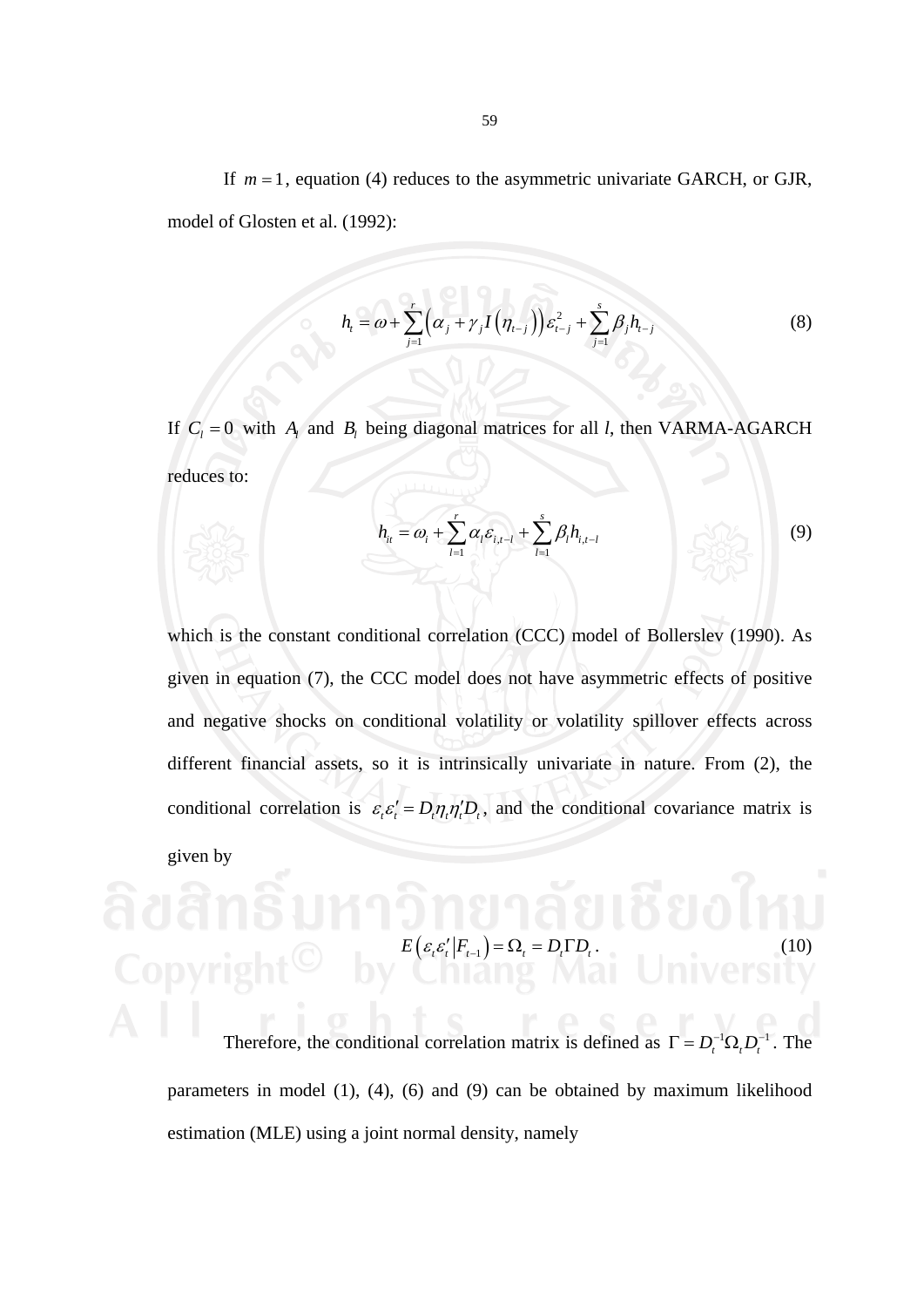$$
\hat{\theta} = \arg\min_{\theta} \frac{1}{2} \sum_{t=1}^{n} \left( \log |Q_t| + \varepsilon'_t Q_t^{-1} \varepsilon_t \right)
$$
(11)

where  $\theta$  denotes the vector of parameters to be estimated via the conditional loglikelihood function, and  $|Q_t|$  denotes the determinant of  $Q_t$ , the conditional covariance matrix. When  $\eta_t$  does not follow a joint multivariate normal distribution, the appropriate estimators are defined as the Quasi-MLE (QMLE).

 The conditional correlations may be made dynamic, as given in the extension of the above models to multivariate conditional and stochastic volatility models, for which see McAleer et al (2008), and Asia and McAleer (2009), respectively.

### **3 Data**

 In this paper, we focus on modelling volatility spillovers between crude oil futures return in WTI market and the ten oil company stock returns. Six of them are called "Supermajor", namely the six largest non state-owned energy companies, which comprise Exxon Mobil (XOM, US), Royal Dutch Shell (RDS, The Netherlands), Chevron Corporation (CVX, US), ConocoPhillips (COP, US), BP (BP, UK) and Total S.A. (TOT, French), with the next four being Petrobras (PBRA:Brasil), Lukoil (LKOH, Russia), Surgutneftegas (SNGS, Russia), and Eni S.p.A. (ENI, Italy).

 All 3,202 price observations are starting from 14 November 1996 to 20 February 2009. The data obtained from the DataStream database services, and are expressed in local currencies with the exception of WTI crude futures prices, which are denominated in USD per barrel. The returns of the daily futures prices for WTI, and for ten oil company stock price, are given in Figures 1 and 2, respectively. As the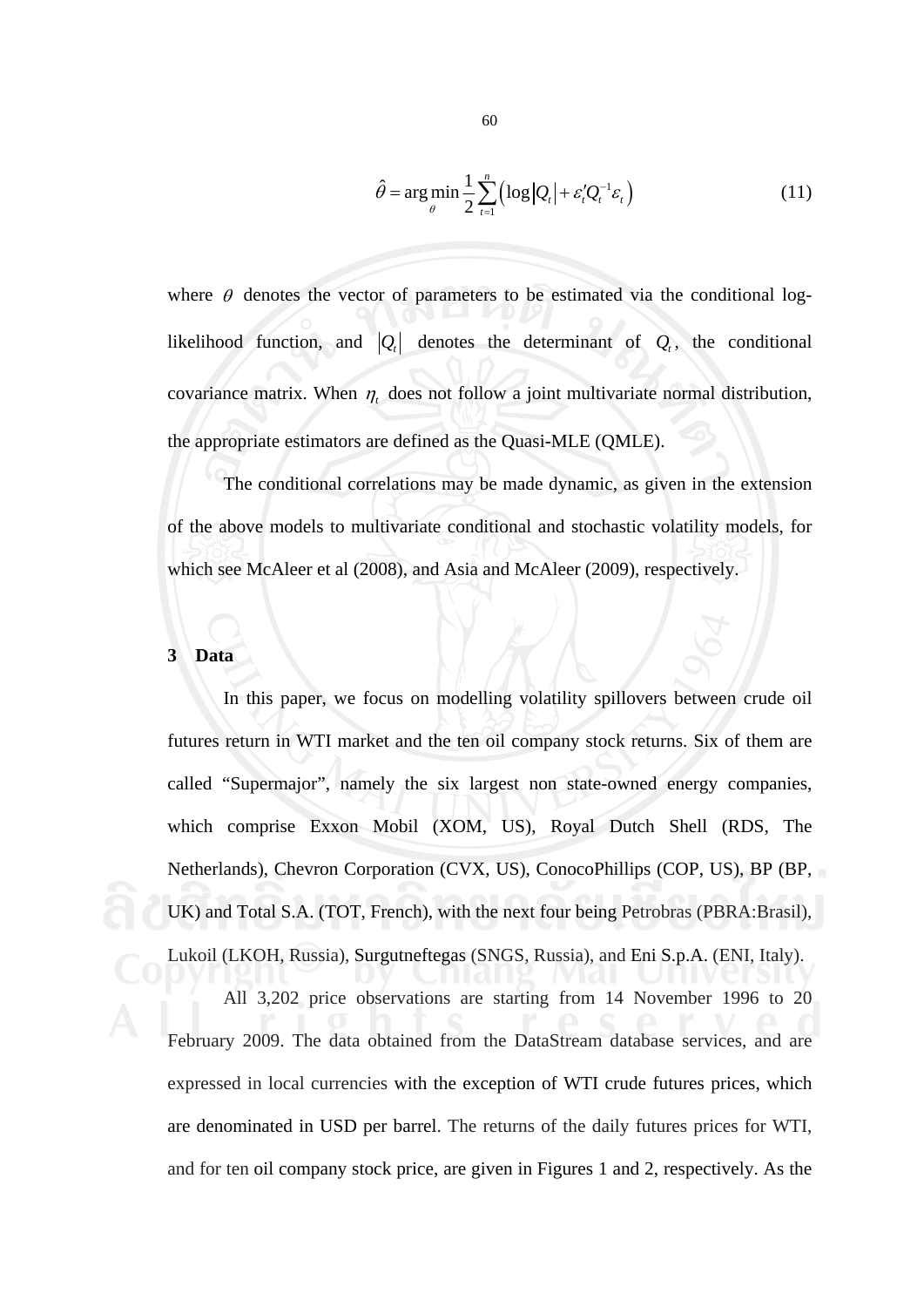Augmented Dickey-Fuller (ADF) and Phillips-Perron (PP) test provide large negative values in all cases, all the individual return series are stationary. The empirical results of the unit root tests for WTI crude oil futures returns and ten company stock price returns are available from the authors on request.

#### **4 Empirical results**

 As the univariate ARMA-GARCH model is nested in the VARMA-GARCH model and ARMA-GJR is nested in VARMA-AGARCH, with conditional variance specified in (5) and (8), univariate ARMA-GARCH and ARMA-GJR models are estimated. It will be appropriate to extend the univariate models to their multivariate counterparts if the properties of univariate models are satisfied. The coefficients in the conditional variance equation from the  $ARMA(1,1)-GARCH(1,1)$  are significant, both in the short and long run. However, the coefficient in the conditional variance of  $ARMA(1,1)-GJR(1,1)$  are all significant, but with PBRA, only in long run. In addition, at the univariate level, most of the estimates of the asymmetric effects, in which negative shocks have a greater impact on volatility than positive shocks of similar magnitude, are significant, except for TOT, LKOH and SNGS. The univariate estimates of the conditional volatilities, and the structural properties of both univarite models, namely second moment and log-moment conditions, based on WTI crude futures returns and oil company stock returns, are satisfied empirically, so that statistical inference is valid.

 The estimates of constant conditional correlations between WTI crude oil futures returns and oil company stock returns, and the Bollerslev-Wooldridge (1992) robust *t*-ratios usping CCC model based on estimating univariate GARCH(1,1)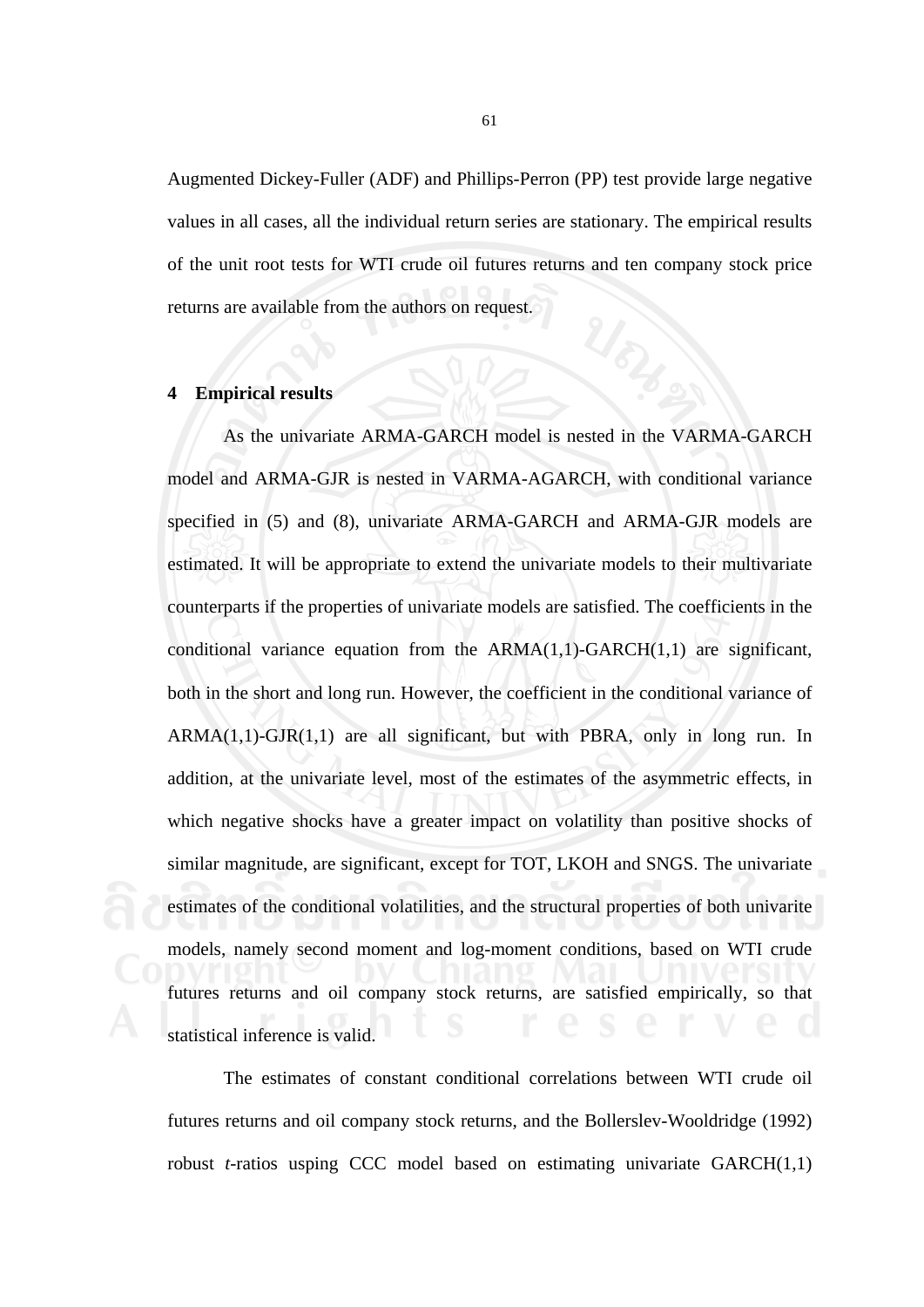models are presented in Table 1. For the ten oil company stock returns, there are ten conditional correlations. The highest estimated constant conditional correlation is 0.334 between the standardized shocks to the volatilities in the WTI crude oil futures and COP returns, and the lowest is 0.065 between the standardized shocks to the volatilities in WTI crude oil futures and SNGS returns. These estimated constant conditional correlations are reasonably low.

 The corresponding multivariate estimates for the VARMA(1,1)-GARCH(1,1) and VARMA(1,1)-AGARCH(1,1) models using BHHH (Berndt, Hall, Hall and Hausman) algorithm and Bollerslev-Wooldridge (1992) robust *t*-ratio are reported in Table 3 and 4, respectively. The estimates of conditional mean for VARMA-GARCH are available from the authors upon request. In Panel 2a-2j, the ARCH and GARCH effects for WTI futures return and oil company stock returns are statistically significant in the conditional volatilities for both the WTI futures returns and oil company stock returns. Interestingly, Table 3 shows there is no evidence of volatility spillovers is either one direction or two directions (namely, interdependence). Thus, all pairs of WTI futures returns and oil company stock returns are affected only by the short run  $\alpha$  and long run  $\beta$  shocks on their own returns.

 The results of VARMA-AGARCH in Panel 3a-3j mirror those in Panel 2a-2j. As in table 2, the estimates of conditional mean for VARMA-AGARCH are available from the authors upon request. Surprisingly, in Panel 3a-3j, the coefficients of volatility spillovers are all statistically insignificant. Therefore, each pair of returns in portfolio is only affected by their own previous short run (or ARCH) and long run (or GARCH) shocks, but the pairs WTI\_ENI, WTI\_PBRA and WTI\_SNGS hold only in the long run. The estimates of the conditional variances also show that asymmetric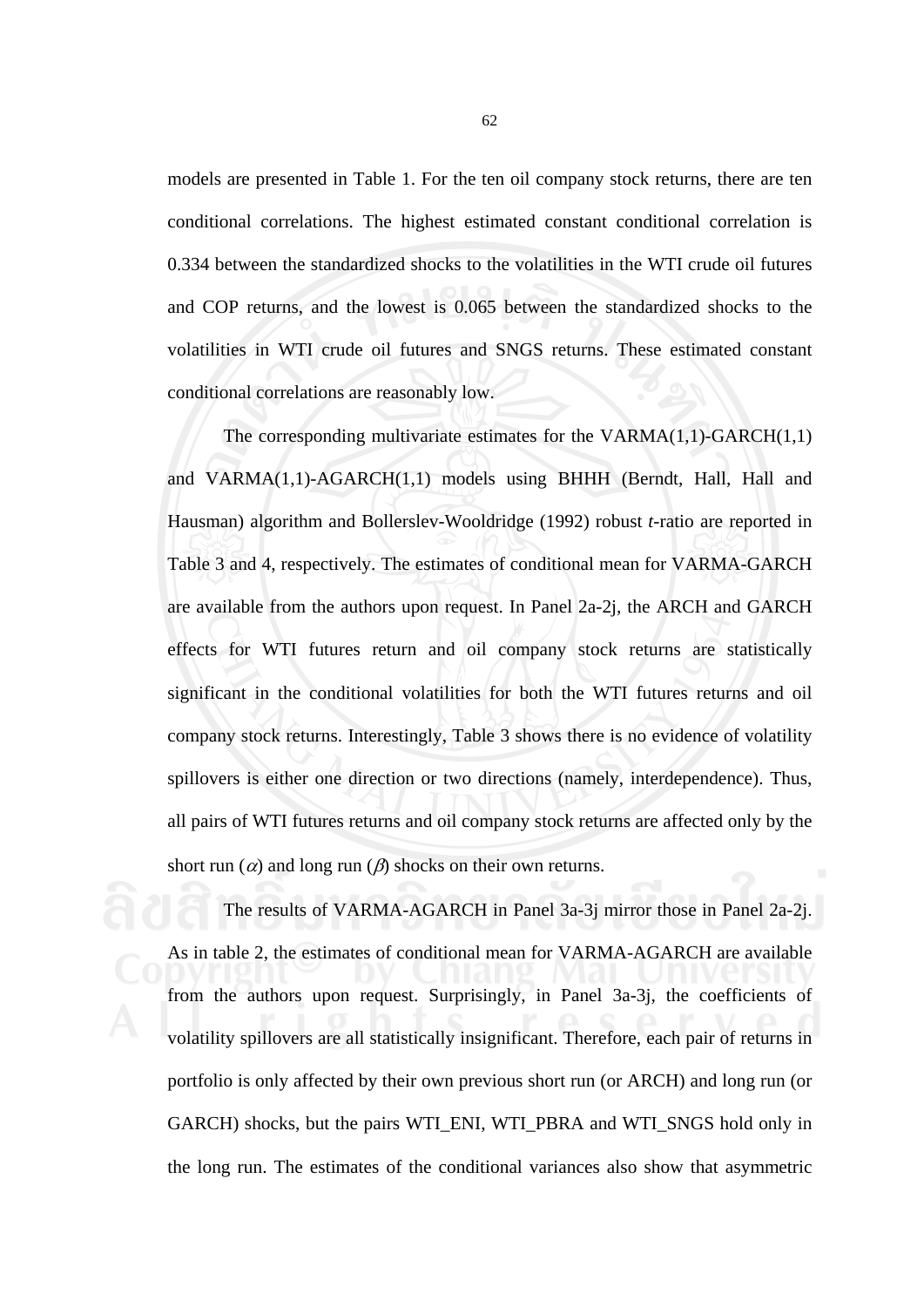effects are evident in all cases, thereby suggesting that VARMA-GARCH is superior to VARMA-AGARCH.

#### **5 Conclusion**

 The empirical analysis in this paper examined the volatility spillovers between the returns to crude oil futures and oil company stocks using alternative multivariate GARCH model, namely CCC, VARMA-GARCH and VARMA-AGARCH. This paper investigated the WTI crude oil futures returns and stock returns of ten oil companies, comprising the group of "supermajor" oil companies, namely Exxon Mobil, Royal Dutch Shell, Chevron Corporation, ConocoPhillips, BP and Total S.A., and four large oil and gas companies, namely Petrobras, Lukoil, Surgutneftegas, and Eni S.p.A.

 The empirical results showed that the conditional correlations between WTI crude oil futures returns and oil company stock returns of CCC model were very low. The VARMA-GARCH and VARMA-AGARCH results show that there were no spillover effects between any pair of returns series. The evidence of asymmetric effects of negative and positive shocks of equal magnitude on the conditional variances suggested that VARMA-AGARCH was superior to VARMA-GARCH, and that both were superior to CCC.

# **ACKNOWLEDGMENT**

The authors wish to thank Felix Chan and Abdul Hakim for providing the computer programs. For financial support, the first author acknowledges the Energy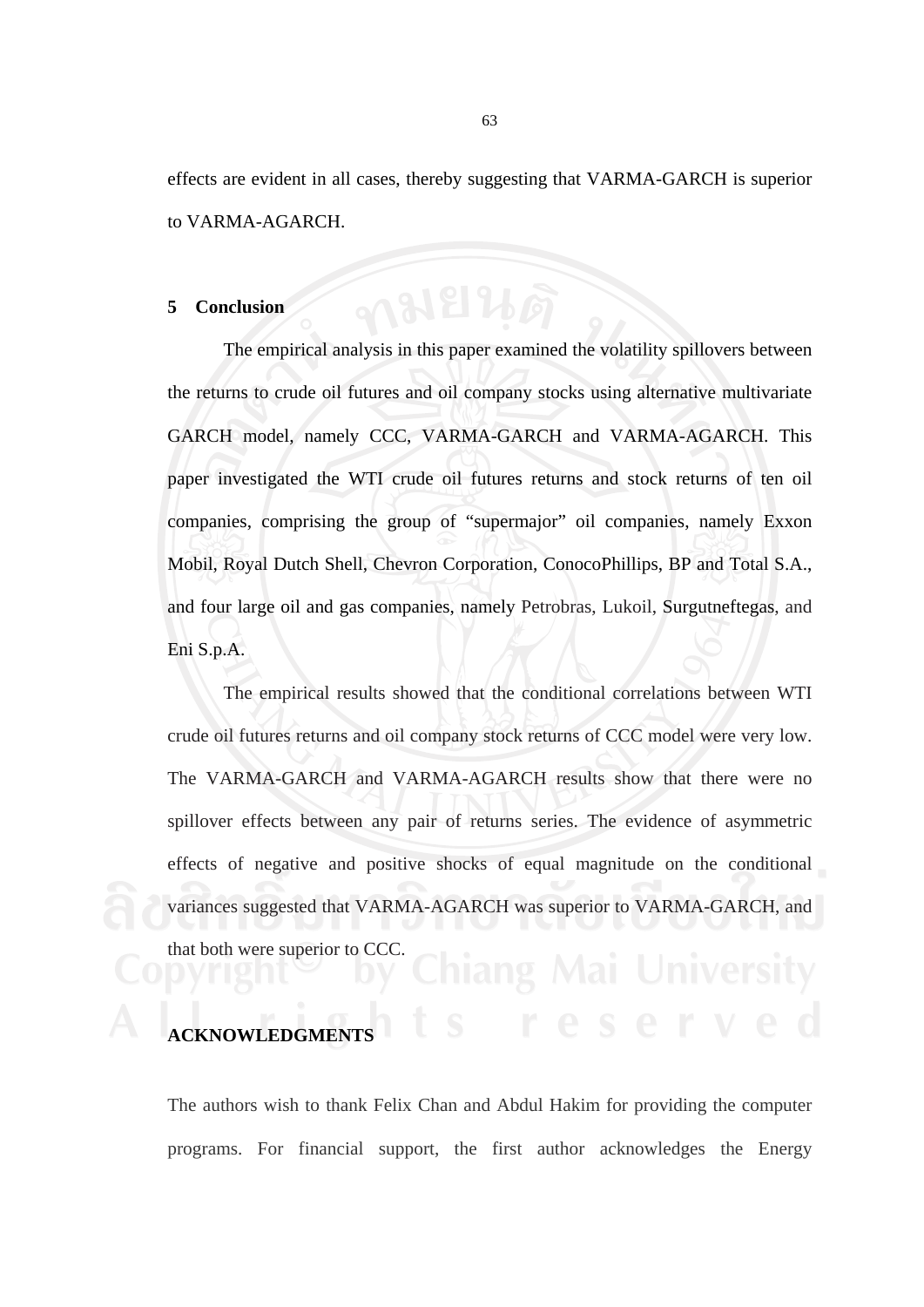Conservation Promotion Fund, Ministry of Energy, Faculty of Economics, Maejo University and Faculty of Economics, Chiang Mai University, the second author wishes to thank the Australian Research Council, and the third author is most grateful to the National Science Council, Taiwan.

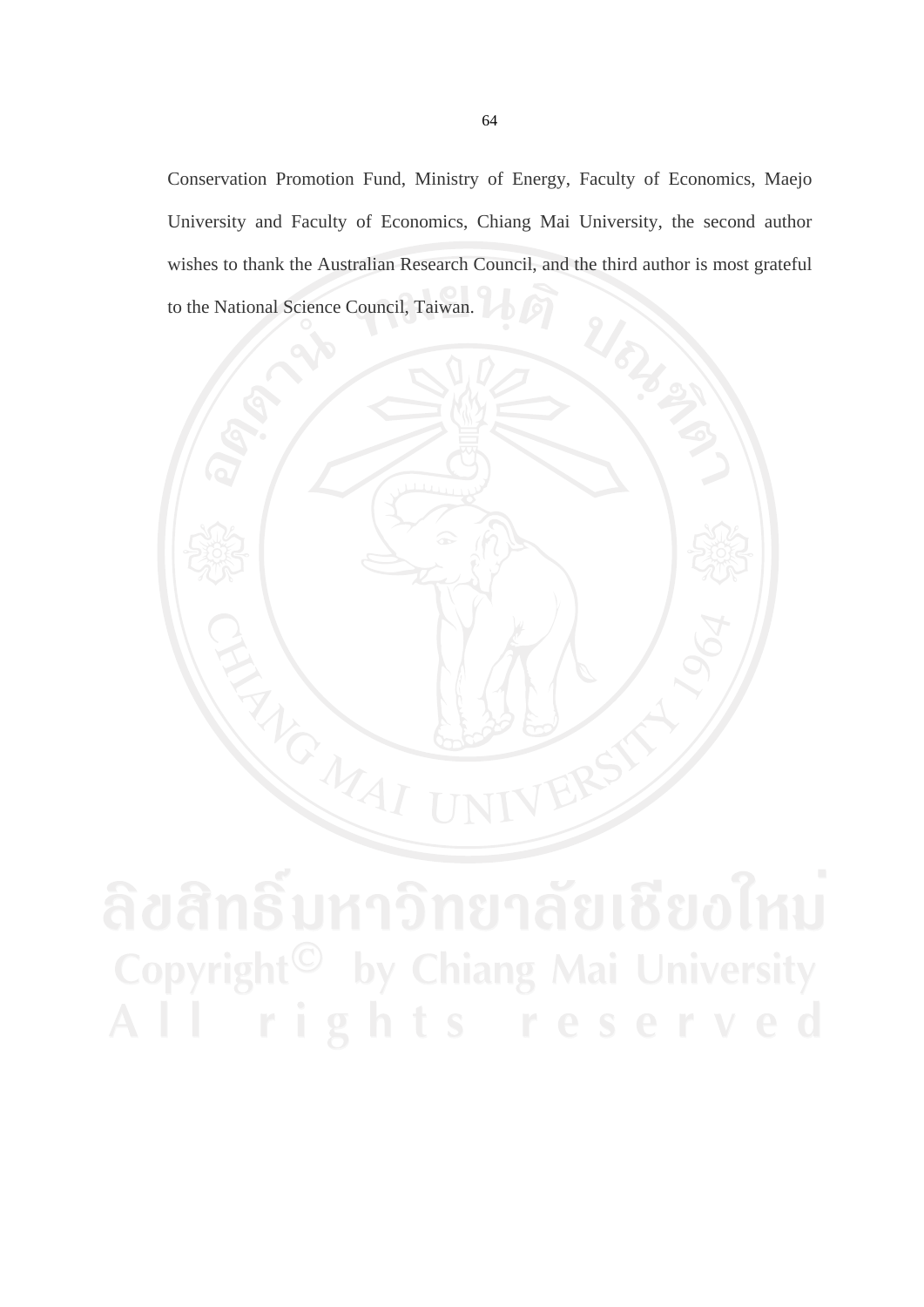|            | <b>BP</b> | <b>COP</b> | <b>CVX</b> | ENI   | LKOH  | <b>PBRA</b> | <b>RDS</b> | <b>SNGS</b> | TOTAL | <b>XOM</b> |
|------------|-----------|------------|------------|-------|-------|-------------|------------|-------------|-------|------------|
| <b>WTI</b> | 0.172     | 0.334      | 0.314      | 0.115 | 0.102 | 0.164       | 0.119      | 0.065       | 0.149 | 0.255      |
|            | 9.051     | 19.693     | 18.651     | 6.151 | 5.684 | 9.292       | 5.858      | 3.578       | 7.683 | 14.867     |

**Table 1 Conditional Correlation from CCC Model between WTI Crude Oil Futures Return and Oil Company Stock Returns** 

*Notes*: (1) The two entries for each parameter are their respective parameter estimates and Bollerslev and Wooldridge (1992) robust *<sup>t</sup>*- ratios.

(2) Entries in bold are significant at 5%.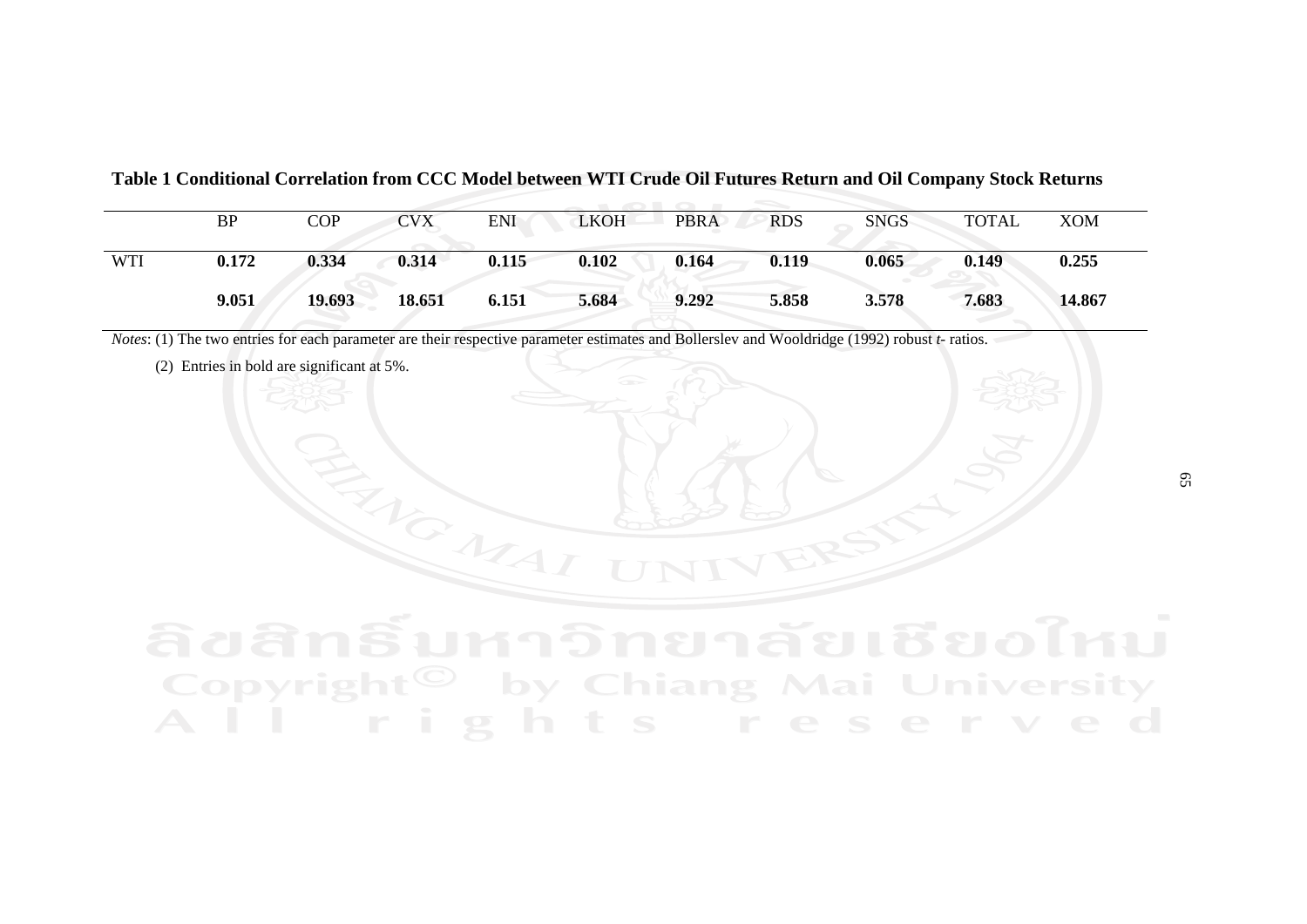## **Table 2. VARMA-GARCH**

|             | $\varpi$      | $\alpha_{\rm WTI}$              | $\alpha_{\rm BP}$        | $\beta_{\rm WTI}$ | $\beta_{\rm BP}$        |
|-------------|---------------|---------------------------------|--------------------------|-------------------|-------------------------|
| <b>WTI</b>  | 0.046         | 0.070                           | 0.001                    | 0.920             | $-0.003$                |
| <b>BP</b>   | 0.136         | 0.032                           | 0.058                    | $-0.017$          | 0.912                   |
|             |               | Panel 2b. VARMA-GARCH: WTI_COP  |                          |                   |                         |
|             | $\varpi$      | $\alpha_{\rm WTI}$              | $\alpha_{\rm COP}$       | $\beta_{\rm WTI}$ | $\beta_{\rm COP}$       |
| <b>WTI</b>  | 0.046         | 0.061                           | $-0.004$                 | 0.928             | 0.003                   |
| <b>COP</b>  | 0.134         | 0.016                           | 0.058                    | 0.004             | 0.908                   |
|             |               | Panel 2c. VARMA-GARCH: WTI_CVX  |                          |                   |                         |
|             | $\varpi$      | $\alpha_{\rm WTI}$              | $\alpha$ <sub>CVX</sub>  | $\beta_{\rm WTI}$ | $\beta_{\rm CVX}$       |
| <b>WTI</b>  | 0.053         | 0.069                           | 0.002                    | 0.913             | $-0.003$                |
| <b>CVX</b>  | 0.143         | 0.012                           | 0.063                    | 0.003             | 0.907                   |
|             |               | Panel 2d. VARMA-GARCH: WTI ENI  |                          |                   |                         |
|             | $\varpi$      | $\alpha_{\rm WTI}$              | $\alpha_{\rm ENI}$       | $\beta_{\rm WTI}$ | $\beta_{\rm{ENI}}$      |
| <b>WTI</b>  | 0.024         | 0.076                           | $-0.004$                 | 0.916             | 0.005                   |
| <b>ENI</b>  | 0.141         | 0.034                           | 0.055                    | $-0.007$          | 0.908                   |
|             |               | Panel 2e. VARMA-GARCH: WTI_LKOH |                          |                   |                         |
|             | $\varpi$      | $\alpha_{\rm WTI}$              | $\alpha$ LKOH            | $\beta_{\rm WTI}$ | $\beta_{\rm LKOH}$      |
| <b>WTI</b>  | 0.252         | 0.147                           | 0.005                    | 0.830             | 0.007                   |
| <b>LKOH</b> | 0.176         | 0.008                           | 0.062                    | $-0.007$          | 0.906                   |
|             |               | Panel 2f. VARMA-GARCH: WTI PBRA |                          |                   |                         |
| u           | $\varpi$<br>٠ | $\alpha_{\rm WTI}$              | $\alpha_{\mathrm{PBRA}}$ | $\beta_{\rm WTI}$ | $\beta_{\mathrm{PBRA}}$ |
| <b>WTI</b>  | 0.155         | 0.066                           | 0.001                    | 0.909             | $-0.001$                |
| <b>PBRA</b> | 0.228         | 0.005                           | 0.110                    | $-0.009$          | 0.860                   |
|             |               | Panel 2g. VARMA-GARCH: WTI_RDS  |                          |                   |                         |
|             | $\varpi$      | $\alpha_{\rm WTI}$              | $\alpha_{RDS}$           | $\beta_{\rm WTI}$ | $\beta_{RDS}$           |
| <b>WTI</b>  | 0.132         | 0.058                           | 0.021                    | 0.916             | $-0.012$                |
| <b>RDS</b>  | 0.087         | $-0.003$                        | 0.100                    | 0.006             | 0.864                   |

# Panel 2a. VARMA-GARCH: WTI\_BP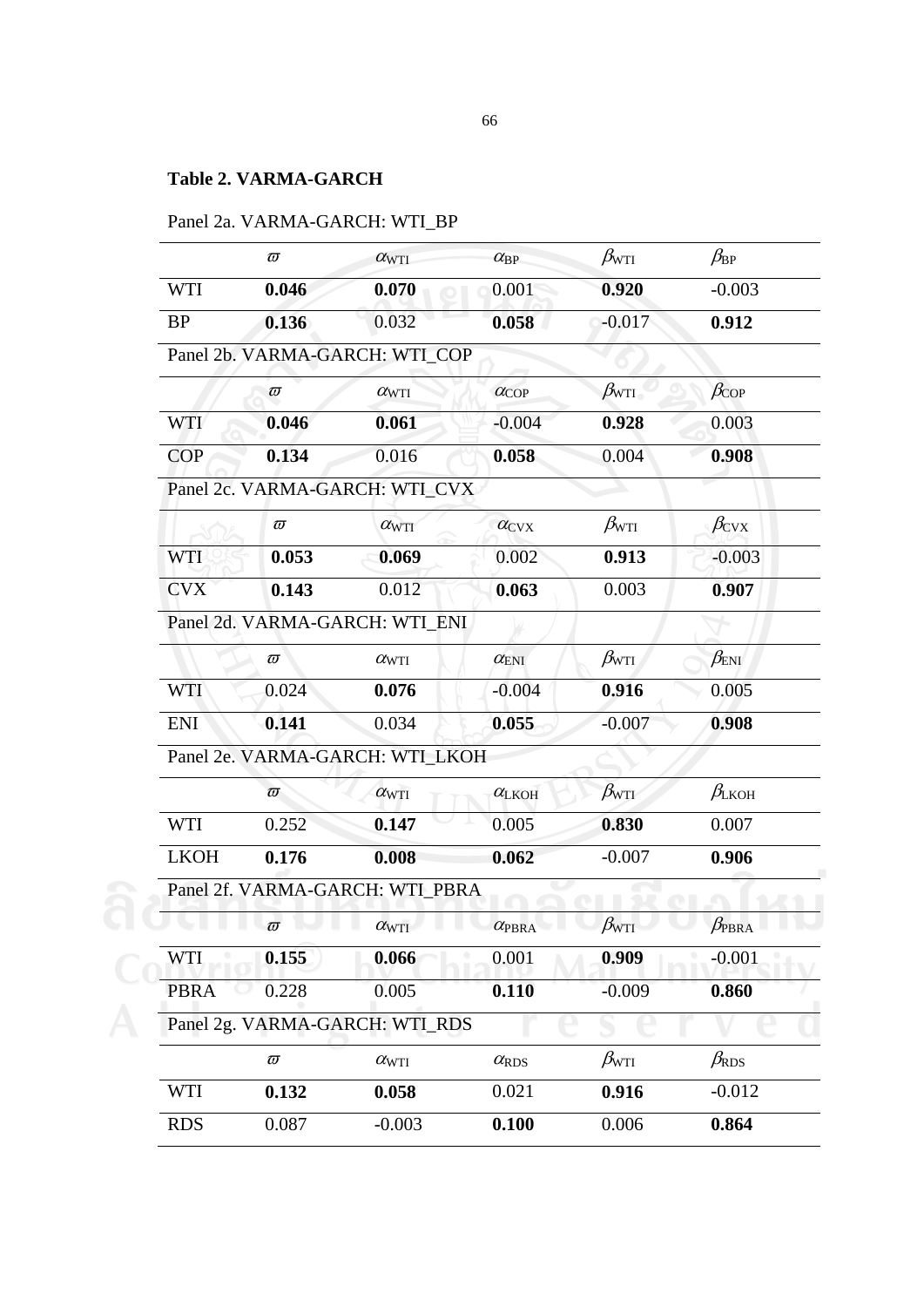### **Table 2. VARMA-GARCH (***continued***)**

|              | $\varpi$ | $\alpha_{\rm WTI}$               | $\alpha_{\text{SNGS}}$ | $\beta_{\rm WTI}$ | $\beta_{\rm SNGS}$   |
|--------------|----------|----------------------------------|------------------------|-------------------|----------------------|
| WTI          | 0.154    | 0.062                            | 0.003                  | 0.907             | $-0.002$             |
| <b>SNGS</b>  | 0.101    | $-0.024$                         | 0.079                  | 0.040             | 0.911                |
|              |          | Panel 2i. VARMA-GARCH: WTI TOTAL |                        |                   |                      |
|              | $\varpi$ | $\alpha_{\rm WTI}$               | $\alpha$ TOTAL         | $\beta_{\rm WTI}$ | $\beta_{\rm TOTAL}$  |
| <b>WTI</b>   | 0.108    | 0.052                            | 0.020                  | 0.924             | $-0.008$             |
| <b>TOTAL</b> | 0.039    | 1.82E-05                         | 0.071                  | $-0.004$          | 0.927                |
|              |          | Panel 2j. VARMA-GARCH: WTI_XOM   |                        |                   |                      |
|              | $\varpi$ | $\alpha_{\rm WTI}$               | $\alpha_{\text{XOM}}$  | $\beta_{\rm WTI}$ | $\beta_{\text{XOM}}$ |
| <b>WTI</b>   | 0.155    | 0.064                            | 0.014                  | 0.908             | $-0.008$             |
| <b>XOM</b>   | 0.048    | $-0.001$                         | 0.071                  | 0.001             | 0.909                |
|              |          |                                  |                        |                   |                      |

#### Panel 2h. VARMA-GARCH: WTI\_SNGS

*Notes*: (1) The two entries for each parameter are their respective parameter estimates and Bollerslev and Wooldridge (1992) robust *t*- ratios.

(2) Entries in bold are significant at the 5% level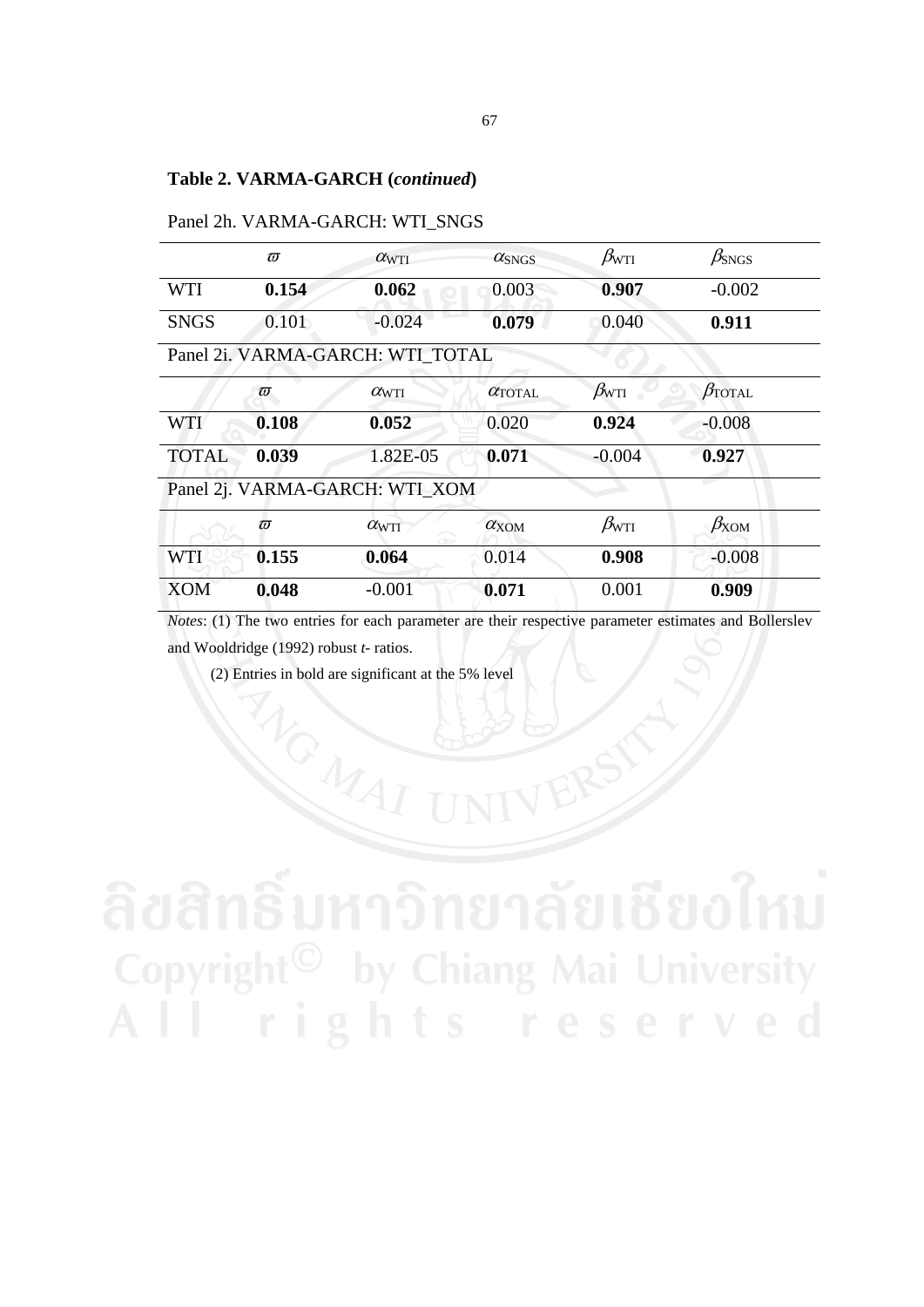# **Table 3. VARMA-AGARCH**

# Panel 3a. VARMA-AGARCH: WTI\_BP

|             | $\varpi$ | $\alpha_{\rm WTI}$               | $\alpha_{\rm BP}$     | $\gamma$ | $\beta_{\rm WTI}$ | $\beta_{\rm BP}$        |
|-------------|----------|----------------------------------|-----------------------|----------|-------------------|-------------------------|
| WTI         | 0.137    | 0.036                            | 0.031                 | 0.037    | 0.915             | $-0.017$                |
| <b>BP</b>   | 0.049    | 0.001                            | 0.044                 | 0.047    | $-0.003$          | 0.921                   |
|             |          | Panel 3b. VARMA-AGARCH: WTI COP  |                       |          |                   |                         |
|             | $\varpi$ | $\alpha_{\rm WTI}$               | $\alpha_{\rm COP}$    | $\gamma$ | $\beta_{\rm WTI}$ | $\beta_{\rm COP}$       |
| <b>WTI</b>  | 0.135    | 0.038                            | 0.016                 | 0.032    | 0.912             | 0.002                   |
| <b>COP</b>  | 0.060    | $-0.004$                         | 0.033                 | 0.048    | 0.002             | 0.927                   |
|             |          | Panel 3c. VARMA-AGARCH: WTI_CVX  |                       |          |                   |                         |
|             | $\varpi$ | $\alpha_{\rm WTI}$               | $\alpha_{\text{CVX}}$ | $\gamma$ | $\beta_{\rm WTI}$ | $\beta_{\rm CVX}$       |
| WTI         | 0.144    | 0.039                            | 0.014                 | 0.037    | 0.912             | $-0.002$                |
| <b>CVX</b>  | 0.057    | 0.001                            | 0.034                 | 0.060    | $-0.002$          | 0.914                   |
|             |          | Panel 3d. VARMA-AGARCH: WTI_ENI  |                       |          |                   |                         |
|             | $\varpi$ | $\alpha_{\rm WTI}$               | $\alpha_{\rm ENI}$    | $\gamma$ | $\beta_{\rm WTI}$ | $\beta_{\text{ENI}}$    |
| <b>WTI</b>  | 0.116    | 0.029                            | 0.033                 | 0.033    | 0.923             | $-0.012$                |
| <b>ENI</b>  | 0.024    | $-0.005$                         | 0.051                 | 0.051    | 0.008             | 0.910                   |
|             |          | Panel 3e. VARMA-AGARCH: WTI_LKOH |                       |          |                   |                         |
|             | $\varpi$ | $\alpha_{\rm WTI}$               | $\alpha$ LKOH         | $\gamma$ | $\beta_{\rm WTI}$ | $\beta_{\rm LKOH}$      |
| <b>WTI</b>  | 0.174    | 0.040                            | 0.008                 | 0.035    | 0.912             | $-0.007$                |
| <b>LKOH</b> | 0.252    | 0.003                            | 0.100                 | 0.090    | 0.012             | 0.828                   |
|             |          | Panel 3f. VARMA-AGARCH: WTI PBRA |                       |          |                   |                         |
|             | $\varpi$ | $\alpha_{\rm WTI}$               | $\alpha$ PBRA         | $\gamma$ | $\beta_{\rm WTI}$ | $\beta_{\mathrm{PBRA}}$ |
| WTI         | 0.161    | 0.043                            | 0.001                 | 0.039    | 0.911             | $-0.001$                |
| <b>PBRA</b> | 0.266    | 0.004                            | 0.022                 | 0.155    | $-0.003$          | 0.857                   |
|             |          | Panel 3g. VARMA-AGARCH: WTI_RDS  |                       |          |                   |                         |
|             | $\varpi$ | $\alpha_{\rm WTI}$               | $\alpha_{\rm RDS}$    | $\gamma$ | $\beta_{\rm WTI}$ | $\beta_{\rm RDS}$       |
| <b>WTI</b>  | 0.148    | 0.039                            | 0.020                 | 0.036    | 0.913             | $-0.011$                |
| <b>RDS</b>  | 0.036    | $-0.005$                         | 0.056                 | 0.060    | 0.005             | 0.903                   |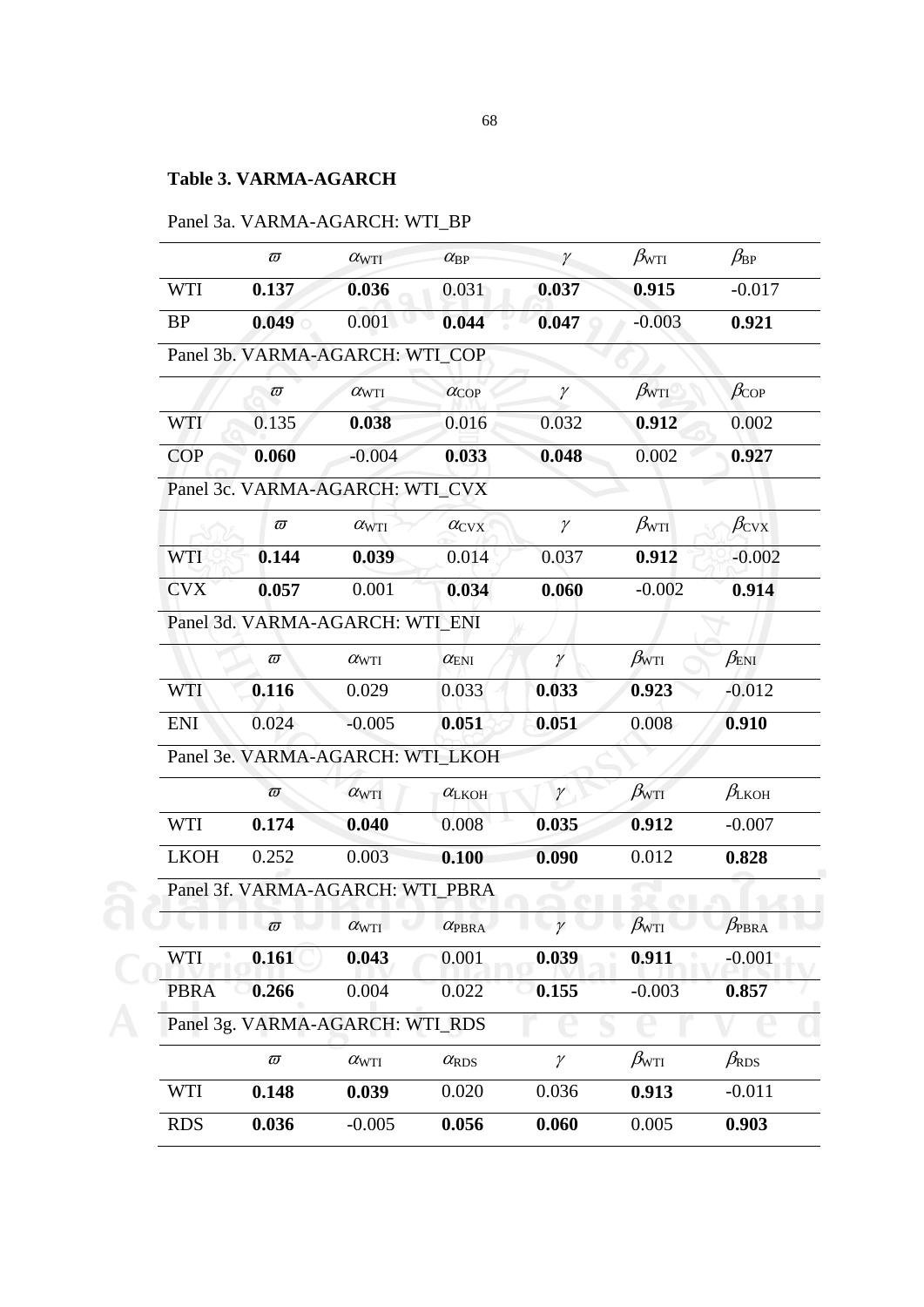|              | $\varpi$ | $\alpha_{\rm WTI}$                | $\alpha_{\rm SNGS}$   | γ     | $\beta_{\rm WTI}$ | $\beta_{\text{SNGS}}$ |
|--------------|----------|-----------------------------------|-----------------------|-------|-------------------|-----------------------|
| WTI          | 0.175    | 0.045                             | 0.003                 | 0.035 | 0.903             | $-0.002$              |
| <b>SNGS</b>  | 5.326    | $-0.115$                          | 0.059                 | 0.156 | 0.295             | 0.751                 |
|              |          | Panel 3i. VARMA-AGARCH: WTI TOTAL |                       |       |                   |                       |
|              | $\varpi$ | $\alpha_{\rm WTI}$                | $\alpha$ TOTAL        | γ     | $\beta_{\rm WTI}$ | $\beta_{\rm TOTAL}$   |
| WTI          | 0.114    | 0.033                             | 0.019                 | 0.033 | 0.925             | $-0.008$              |
| <b>TOTAL</b> | 0.037    | $-0.001$                          | 0.061                 | 0.014 | $-0.003$          | 0.930                 |
|              |          | Panel 3j. VARMA-AGARCH: WTI_XOM   |                       |       |                   |                       |
|              | $\varpi$ | $\alpha_{\rm WTI}$                | $\alpha_{\text{XOM}}$ | γ     | $\beta_{\rm WTI}$ | $\beta_{\text{XOM}}$  |
| WTI          | 0.158    | 0.040                             | 0.014                 | 0.039 | 0.911             | $-0.011$              |
| XOM          | 0.057    | $-0.001$                          | 0.037                 | 0.063 | 0.003             | 0.905                 |

*Notes*: (1) The two entries for each parameter are their respective parameter estimates and Bollerslev and Wooldridge (1992) robust *t*- ratios.

(2) Entries in bold are significant at the 5% level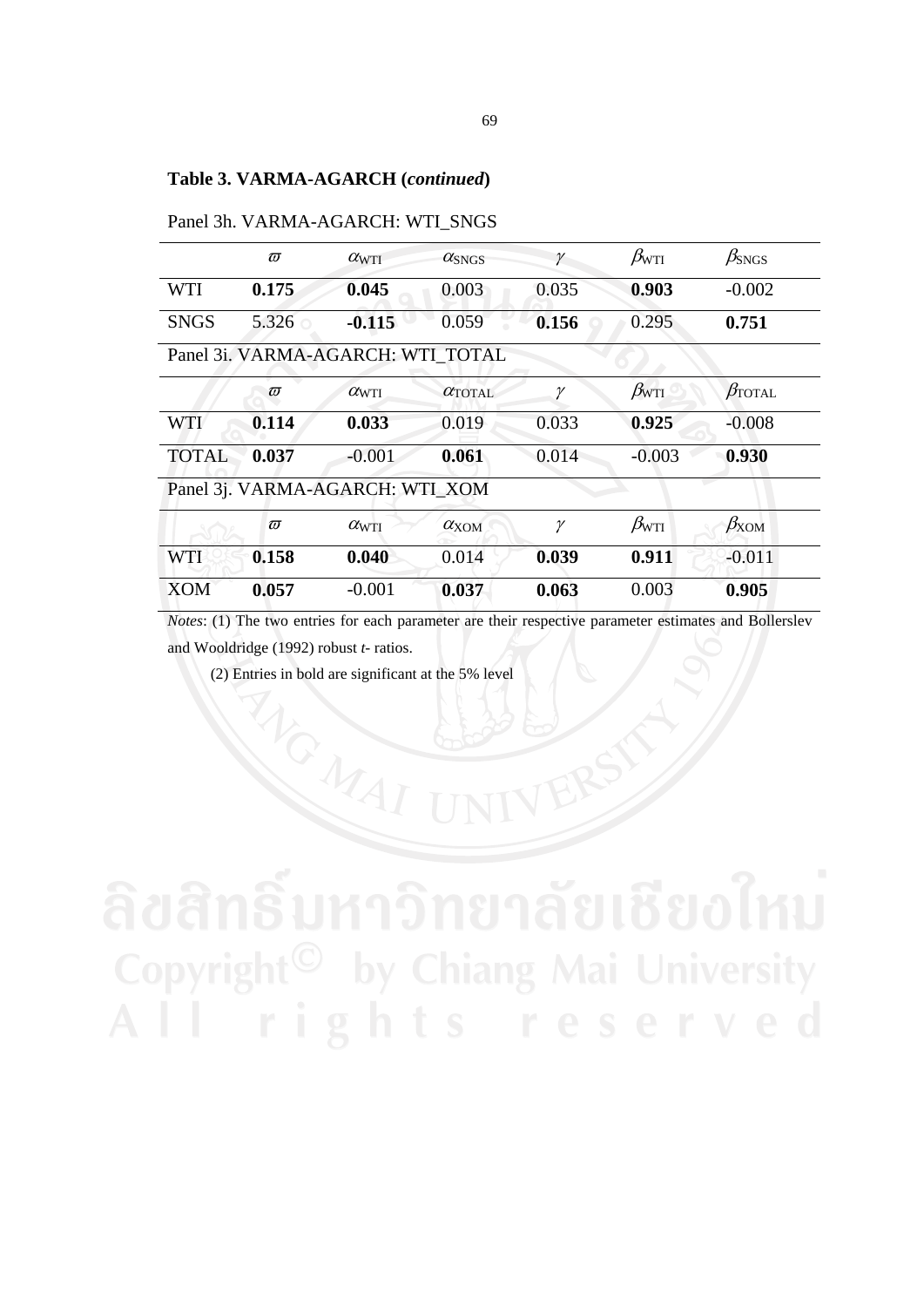

**Figure 1. Returns of daily futures prices of WTI**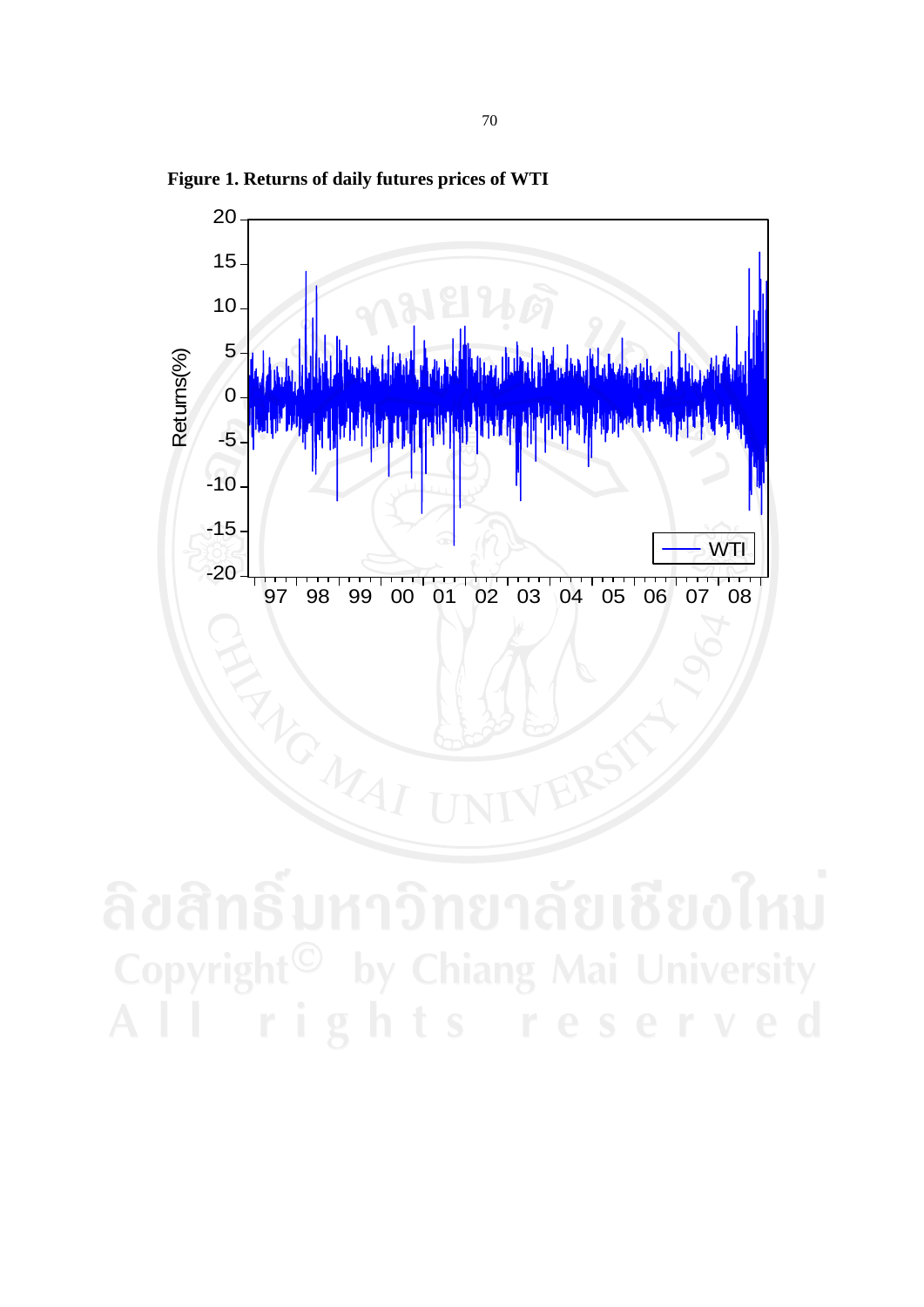

**Figure 2. Returns of daily oil company stock prices**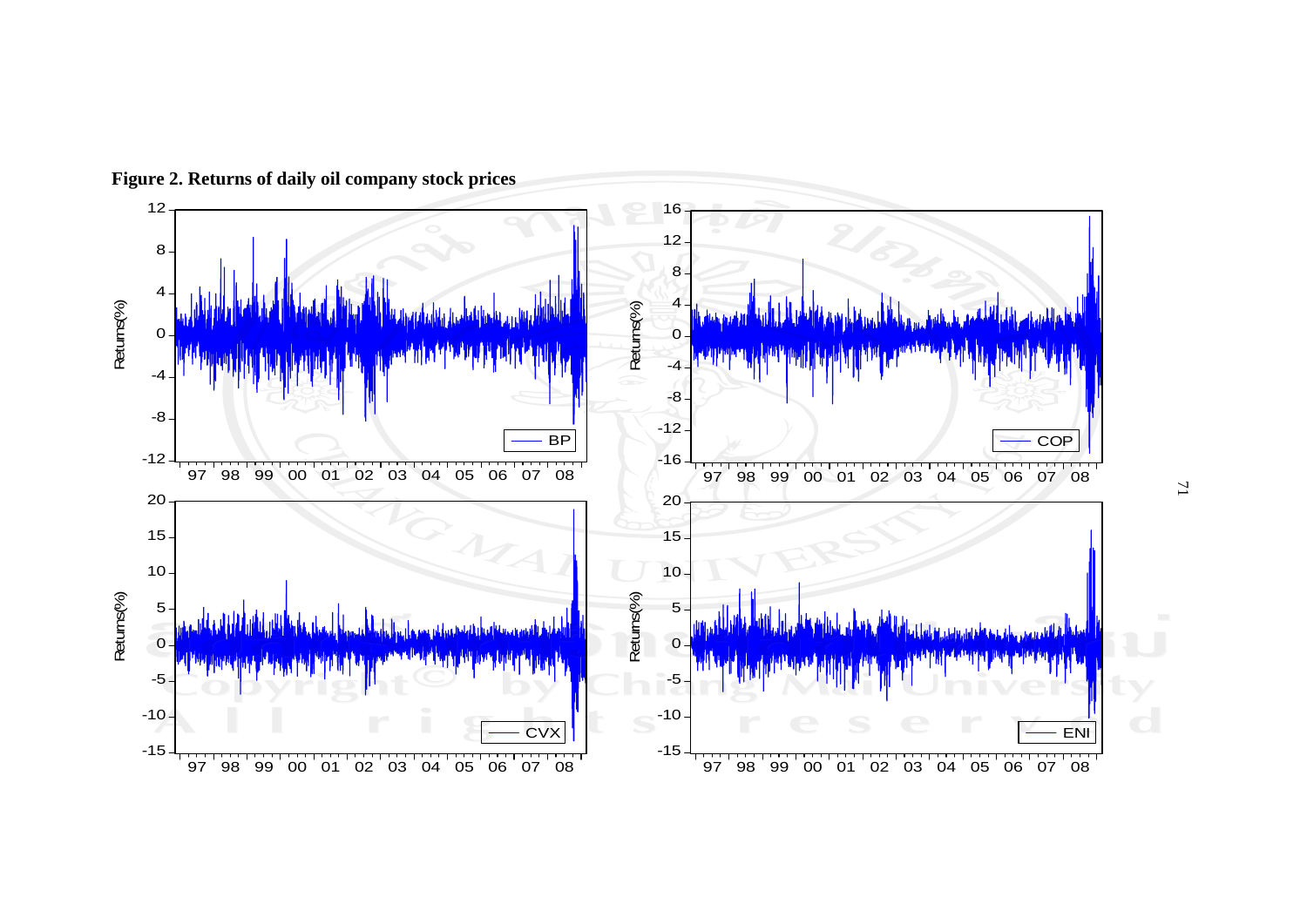

**Figure 2 Returns of daily oil company stock prices (***continued***)**